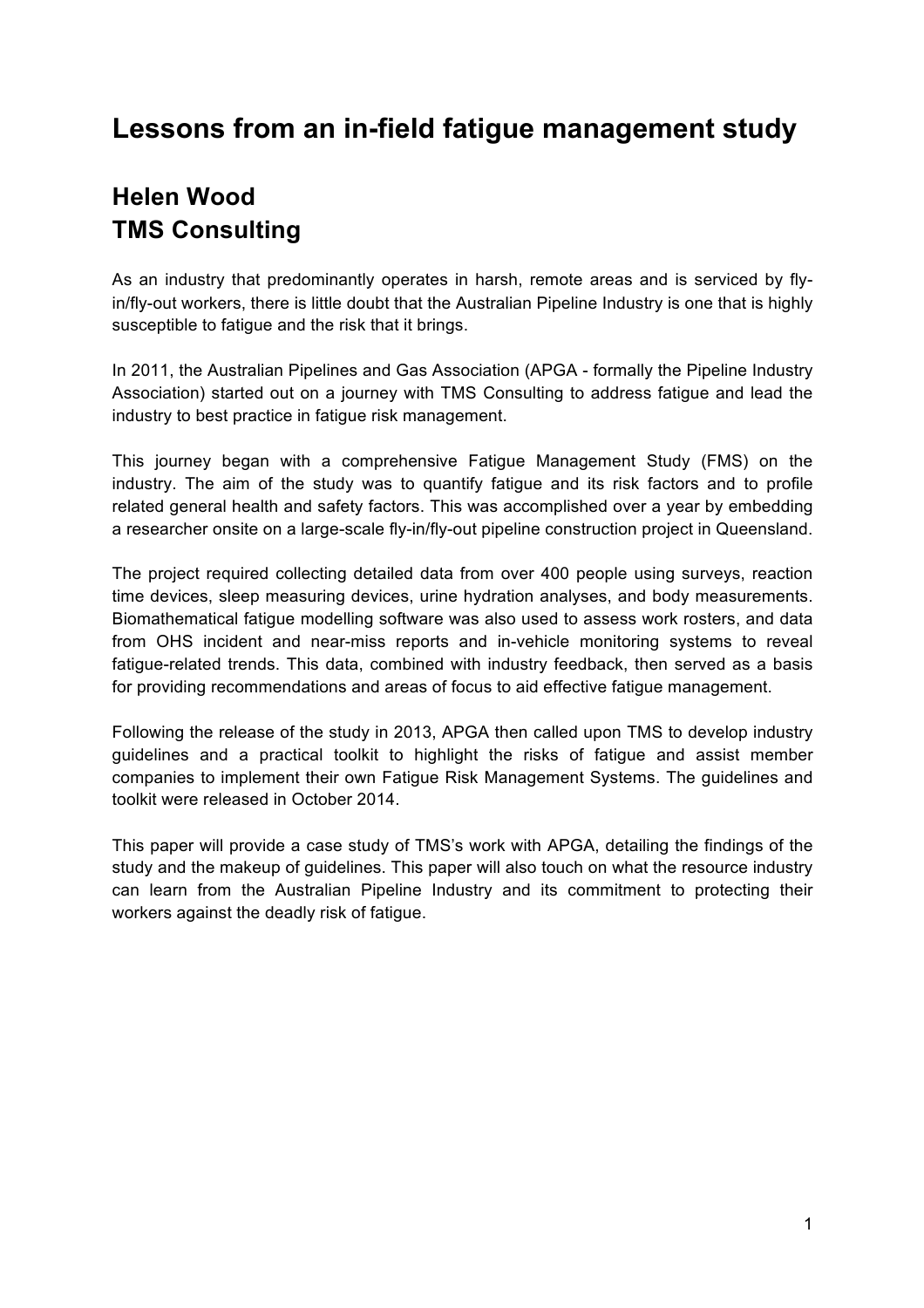#### **INTRODUCTION**

Excessive fatigue and its associated impairments can result in dire consequences. The grounding of the Exxon Valdez tanker, the sinking of the Estonia ferry, the Three Mile Island and Chernobyl power plant incidents, and the Rhine chemical spillage all had fatigue and/or human error attributed as causal factors (Dinges, 1995). Statistics from Australian road transport are no less confronting; estimates from 2007 identified fatigue as a significant contributor in around 20% of major vehicle accidents (Driscoll, 2009).

The Australian Pipeline industry is a safe industry. Some estimates suggest that safety incident rates in the Australian Pipeline industry are about an order of magnitude lower than in many overseas locations (Tuft & Bonar, 2009). This commendable achievement is reflected in the Australian Pipelines and Gas Association's (APGA) and member companies' commitment to ensuring safety. The industry developed AS2885 Australian Pipeline Standard and research by the Energy Pipelines CRC (EPCRC), which was established in 2009, continues to expand the industry association's Research and Standard Committee's work. However, as noted by Hayes, Tuft and Hopkins (n.d.) of the EPCRC, the Pipeline industry has typically focused on technical issues of pipelines without the commensurate focus on the organisational causes of incidents. An extension of this therefore is the nature of psychosocial and biological contributors to safety incidents, such as fatigue.

When the study began, very little published evidence existed relating to the extent of occupational fatigue present in the Australian pipeline industry. This is a critical knowledge gap given the often difficult working conditions encountered in large-scale pipeline construction projects. These conditions can include extreme environmental heat, dehydration, large and mobile plant equipment, uneven and unstable terrain, long distance driving, poisonous fauna and extended shift work schedules. As with the mining industry, many pipeline construction projects are notable for their long shift work schedules with some extending up to 28 continuous 10-hour work days and often in remote locations.

In 2010, TMS Consulting conducted a desktop work cycle review on the Australian Pipeline industry focussing on a large-scale coal seam gas pipeline construction project. This review involved an extensive review of the scientific literature in the areas of roster design, fatigue, sleep, and work-life balance. The review concluded that limited evidence existed on the links between work schedule length, fatigue and the frequency and severity of injuries, and incidents specifically within the Australian pipeline industry (TMS Consulting, 2010).

Based on research from other industries with similar working conditions and work schedules (such as fly-in/fly-out and drive-in/drive-out Mining, off-shore Oil and Gas), the 2010 review concluded that underlying levels of fatigue, such as those expected in most extended hours working schedules, need to be effectively managed with proactive fatigue management policies (TMS Consulting, 2010). It also identified serious gaps in the knowledge-base of fatigue, sleep, health, and safety profiles within the Australian Pipeline industry. In the review paper, TMS recommended a future research project to address these knowledge gaps. This recommendation was accepted by APGA, who commissioned TMS to conduct the study through a Fatigue Management Study (FMS). The primary goal of the FMS was to quantify sleep and fatigue, and variables relating to health and safety using a single, large-scale coal seam gas pipeline construction project in the Queensland Surat Basin as a "representative" Australian pipeline construction project. Quantifying the extent of fatigue and fatigue risk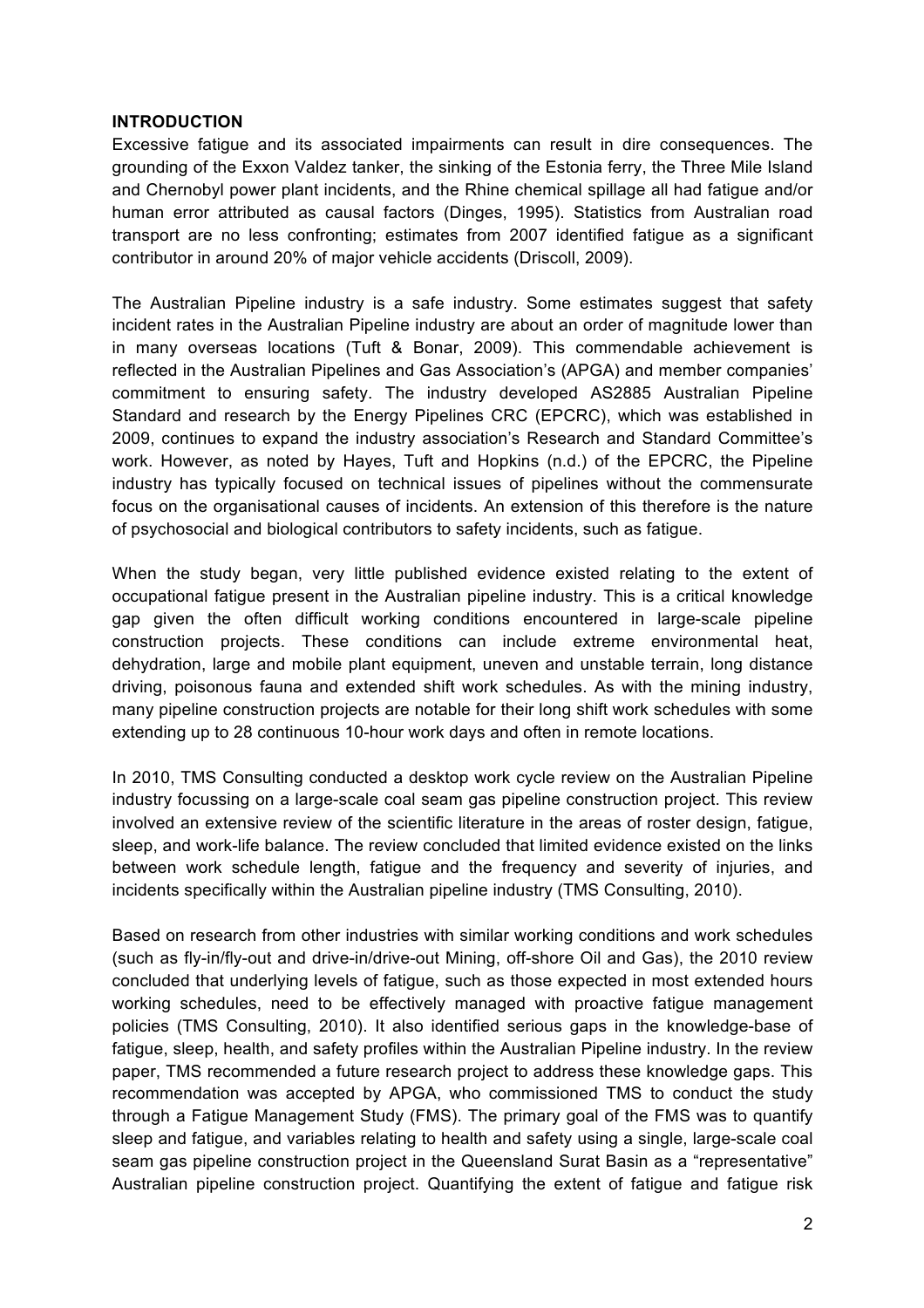factors in the Pipeline industry will help to identify key risk areas and aid the development of industry-specific fatigue management guidance. This project also provided a range of suggested recommendations and areas of focus to aid the industry in improving fatigue management policies, and subsequently improving safety. These recommendations were based on the findings of the FMS, discussions with key stakeholders and industry professionals, and on existing guidelines and research from comparable industries.

This study was designed to collect detailed information from a single pipeline construction project to determine the degree of fatigue that is present in operations within the Australian Pipeline industry, with a view to the development of effective fatigue management strategies. Thus, the primary aims of the study were to:

- Determine the extent of occupational fatigue
- Determine the prevalence of risk factors relating to fatigue, sleeping disorders, and poor health
- Provide guidance to APGA and the industry to aid the effective identification and management of fatigue in the Australian pipeline industry.

## **METHOD**

The research methodology in this project was divided into two phases. *Phase 1* was designed to test three cohorts of volunteers twice daily (pre- and post-shift) on each day of the 28-day work cycle. *Phase 2* consisted of a generalised questionnaire which was distributed across multiple work sites on the same project. Testing was conducted at a single work site camp ('on-site') on a large-scale gas transmission pipeline construction project in a remote Queensland location. Each work roster ('cycle') is made up of 28 continuous on-site days (10 hour daily shifts) and nine rostered days off. Testing was conducted in two separate phases.

## **Participants**

## *Phase 1*

A total of 143 participants out of approximately 500 (28.7% of total) employees at camp volunteered for Phase 1. Participants were asked to self-select their primary area of work to facilitate comparison between occupation groups. These occupation groups were 'field' (including labourers, welders, riggers, and other tradespeople), 'driver' (including general vehicle drivers, truck drivers, and mobile plant operators) and 'office' groups (including management, administrators and safety advisors). After accounting for participant drop-outs, there were 65 participants in the field group (53% of total), 28 participants in the driver group (23% of total), and 30 participants in the office group (24% of total).

## *Phase 2*

The Generalised Questionnaire (GQ) for Phase 2 was printed in large numbers (1000 copies) in order to reach as many members of the project workforce as possible (which was at the time approximately 1000 employees across the entire project). From 1000 distributed surveys, 417 were completed and returned (41.7% return rate); 230 of these were from field group (55% of total), 117 from driver group (28% of total), and 70 from office group (17% of total).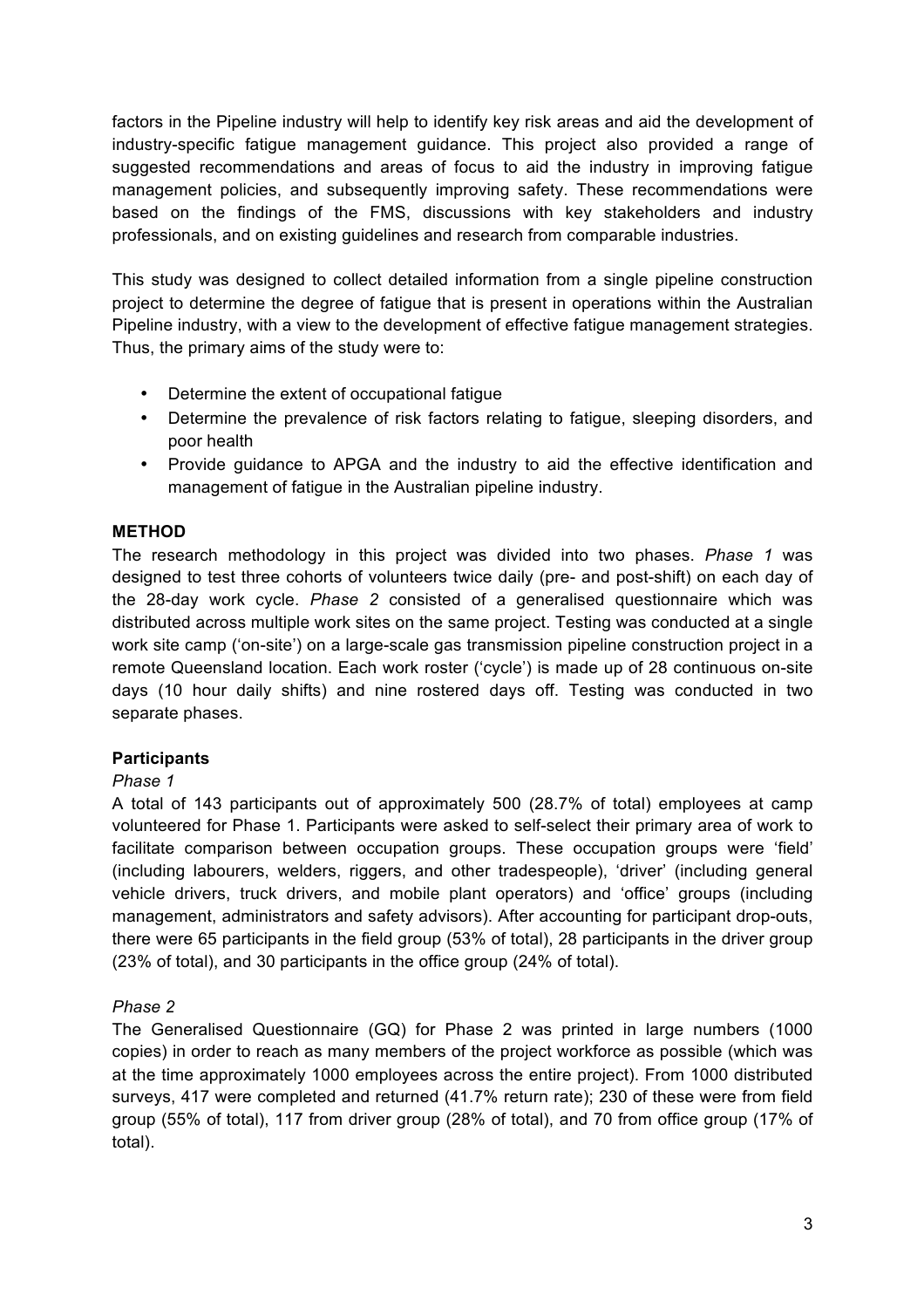## **Measurements**

## *Phase 1*

Baseline Questionnaire (BQ): Baseline data was collected from all participants using a custom questionnaire prior to initial testing. The BQ included questions relating to gender, height and weight (for calculation of Body Mass Index, BMI), marital status and number of children at home. Health-related questions were also included such as blood pressure, usual alcohol and coffee/caffeinated beverage intake, sleeping patterns on- and off-site, selfreported medical history (e.g. previous or current health conditions), occupational history and self-rated safety perceptions. In addition a host of other surveys were used detailing sleep apnoea risk factors, subchronic/chronic occupational fatigue, hydration knowledge, sleep hygiene practices and burnout.

## *Daily questionnaires:*

These forms were completed by participants prior to and following each daily work shift in a dedicated room (*Figure 1*) and asked participants to report on the following:

- Caffeine intake prior to questionnaire
- Alcoholic beverage intake on the previous day
- Minutes of exercise performed on the previous day
- Sleeping patterns (see diaries and actigraphs)
- Subjective sleepiness (Karolinska Sleepiness Scale, KSS, sleep quality, SQ; Åkerstedt, 1990), and fatigue (Samn-Perelli Fatigue Scale, SPC; Samn & Perelli, 1982)
- Objective neurocognitive performance (5-min Walter Reed Psychometric Vigilance Task, PVT; Thorne et al., 2005).

The post-shift (i.e. afternoon) questionnaire asked participants to report on the following:

- Caffeine intake prior to questionnaire
- Start time of shift that morning
- Total hours of work that day
- Subjective sleepiness and fatigue
- Objective neurocognitive performance.

## *Phase 2*

## *Generalised Questionnaire (GQ):*

This item is a three page questionnaire designed to evaluate a range of topics. These include:

- Demographics
- Lifestyle
- Basic health and medical history
- Sleep apnoea screening (Multivariate Apnea Prediction Index; Maislin et al., 1995)
- Sleep/wake cycles
- Acute assessment of fatigue on-site and off-site (SPC scale; Samn & Perelli, 1982)
- Chronic/sub-chronic assessment of fatigue (FAS; Winwood & Wineheld, 2005)
- Hydration and sleep hygiene knowledge (H2O-Q & SHI).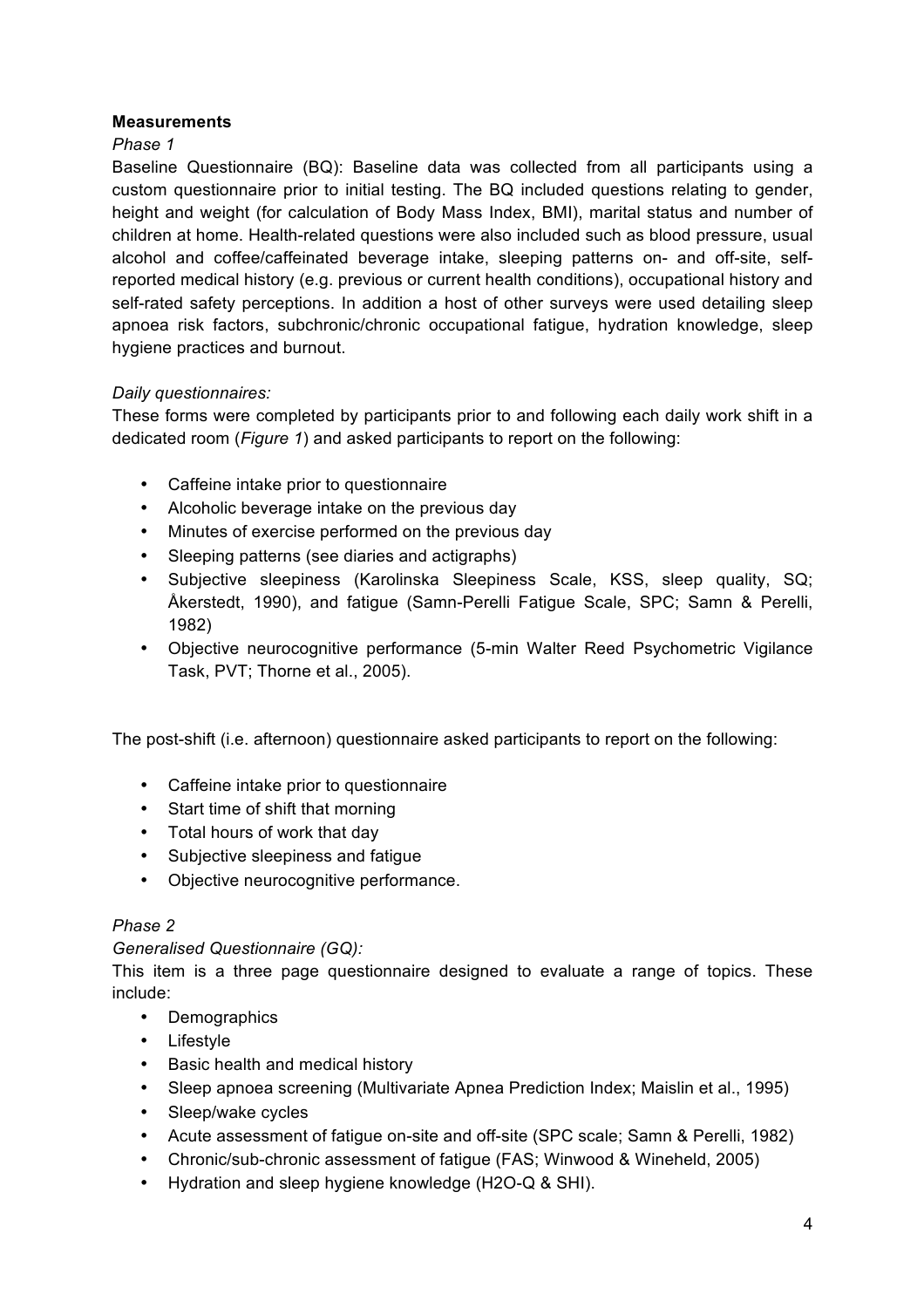## **RESULTS**

## **Phase 1 Results**

Phase 1 demographic results are displayed in *Table 1*.

| Phase 1                                         |                   |        | Occupation Group  |             |                   |        |  |
|-------------------------------------------------|-------------------|--------|-------------------|-------------|-------------------|--------|--|
|                                                 | Field             |        | <b>Driver</b>     |             | Office            |        |  |
| Gender (% of group total)                       | Male              | Female | Male              | Female      | Male              | Female |  |
|                                                 | 100               | 0      | 100               | $\mathbf 0$ | 71.5              | 28.5   |  |
| Age (years)                                     | 34.4 (SD 11.6)    |        | 37.8 (SD 9.9)     |             | 35.3 (SD 10.8)    |        |  |
| Body Mass Index ( $kg/m^2$ )                    | 27.5 (SD 3.65)    |        | 30.1 (SD 3.9)     |             | 27.7 (SD 6.3)     |        |  |
| Pipeline experience (years)                     | $2.3$ (SD $2.6$ ) |        | $3.6$ (SD $5.6$ ) |             | 3.2(3.8)          |        |  |
| Units of alcohol on-site per day                | $3.2$ (SD 1.7)    |        | 4 (SD 1.5)        |             | $3.1$ (SD $1.7$ ) |        |  |
| Number of daily cigarettes on-site              | 5.5 (SD 9.6)      |        | 8.8 (SD 10.5)     |             | 2.8 (SD 5.7)      |        |  |
| Average Sleep Duration (hours)                  | $6.4$ (SD1.1)     |        | 6.2 (SD 0.95)     |             | $6.5$ (SD 1.1)    |        |  |
| Phase 2                                         |                   |        | Occupation Group  |             |                   |        |  |
|                                                 | Field             |        | <b>Driver</b>     |             | Office            |        |  |
| Age (years)                                     | 35 (SD 10.5)      |        | 40.1 (SD 10.7)    |             | 37.3 (SD 10.3)    |        |  |
| Body Mass Index (kg/m <sup>2</sup> )            | 27.6 (SD 3.7)     |        | 30.5 (SD 5.6)     |             | 27.9 (SD 5.8)     |        |  |
| Pipeline experience (years)                     | $6.5$ (SD $9.2$ ) |        | $3.4$ (SD 4.9)    |             | 4(4.5)            |        |  |
| Obese Classification (% of group<br>total)      | 31.9              |        | 50.9              |             | 27.1              |        |  |
| Units of alcohol on-site per day                | 10.9 (SD 14.8)    |        | 9.6 (SD 12.7)     |             | 6.6(13.7)         |        |  |
| Number of daily cigarettes on-site              | 17.9 (SD 10.4)    |        | 17.3 (SD 8.8)     |             | 12.7 (SD 6.8)     |        |  |
| Average Sleep Duration (hours)                  | $6.9$ (SD 0.9)    |        | 7.1 (SD 0.9)      |             | $6.7$ (SD 1)      |        |  |
| High Risk of Sleep Apnoea (% of<br>group total) | 18.9              |        | 36.2              |             | 23.8              |        |  |

#### **Table 1**. Phase 1 and 2 results

#### *Performance Measures*

Only limited changes were found between pre- and post-shift scores on the 1/RT, raw RT and lapse variables. That is, the daily work shift had little discernible impact on these performance measures when each shift was viewed in isolation. A gradual and consistent reduction in 1/RT performance occurred over the work cycle, with the greatest change occurring approximately between days 8 and 20. Significant changes in mean reaction time (p<.01) were observed over the work cycle, with a gradual worsening of performance between baseline on day 1 and day 28.

## *Subjective Measures*

In general, inconsistent changes were observed over the work cycle relating to differences in pre- and post-shift subjective sleepiness and fatigue ratings. On both scales a gradual increase occurred over the work cycle but these changes are of a limited magnitude.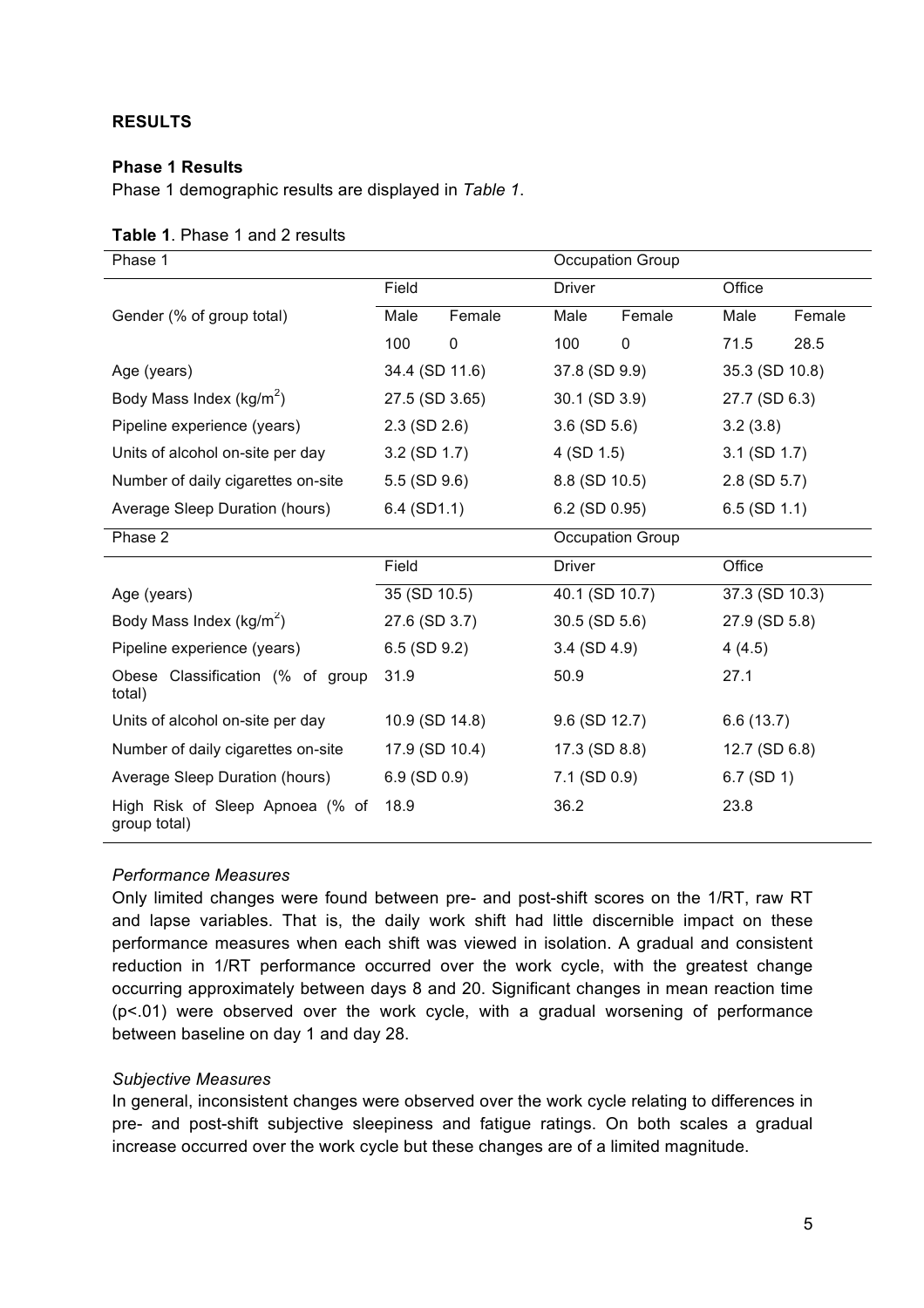## **Phase 2 Results**

Demographic information for *Phase 2* can be found in *Table 1*. Not noted in the table, although the overall average pipeline experience was 4.4 across the whole sample, 47% had less than 1 year of pipeline experience.

### *Work Scheduling Characteristics*

Mean rostered working hours were similar between occupation groups, with a pooled weekly average of 69.4 hours (SD 6.6 hours) and no significant group differences. This figure aligns with the project's official roster which is generally set at 70 hours per week. Yet for actual hours that are worked per week, the field group work 80 hours (SD 10.3 hours), the driver group 78.4 hours (SD 9 hours), and the office group 82.6 hours (SD 9.7 hours), again with no significant group differences. On this project, approximately 56% of all participants commuted to and from the camp site using their own transport (mean travel time = 8.1 hours, SD 5 hours) instead of using company-provided transport.

## *Degree of Subjective Fatigue*

Participants were asked to rate (on the Samn-Perelli fatigue scale) their general level of fatigue/ exhaustion following the cessation of a full work cycle. For field, 'Extremely tired' was the most reported feeling (22.2%) following the cessation of a work cycle, with 'Moderately tired' second (18.2%). For the driver group, the most reported feeling was 'Okay' (30.9%), with 'A little tired' second at 20.2%. In the office group, 'Extremely tired' and 'Moderately tired' were approximately equal at 20.5%.

## *Perceptions of Fatigue and Safety*

On average, it was found that the office group required the least amount of nightly sleep to work safely (7.1 hours, SD 1 hours), compared to field and driver groups (7.5 hours, SD 0.9- 1 hours). The average duration of objectively (actigraphs in Phase 1 main study) and subjectively (self-reported) assessed hours of sleep are considerably less than the perceived amount of sleep needed to work safely. Stated another way, people are sleeping less than they believe they require. The majority (76%) of respondents believed that unsafe levels of fatigue are common in the industry, with drivers on average perceiving the risk to be lower.

## *OHS Incidents*

OHS incident and near-miss data from this project over a period of six months was made available for analysis. Results for incident and near-miss trends over the work day showed a marked increase between 8 and 12 hours into the work shift, with this period accounting for 49% of all daily incidents. Heightened rates of incidents are also notable for less than 4 hours into the work shift. The hours between 4 to 8 and over 12 hours had the least absolute percentage of reported incidents although a higher probability of incidents in the >12 shifts may exist based on relative analyses.

## **Results Summary**

The data in this study suggested that consistent and statistically significant impairments in neurocognitive performance occur over the 28-day work cycle in this sample of Australian pipeline construction employees. This performance decrement showed little evidence of stabilisation.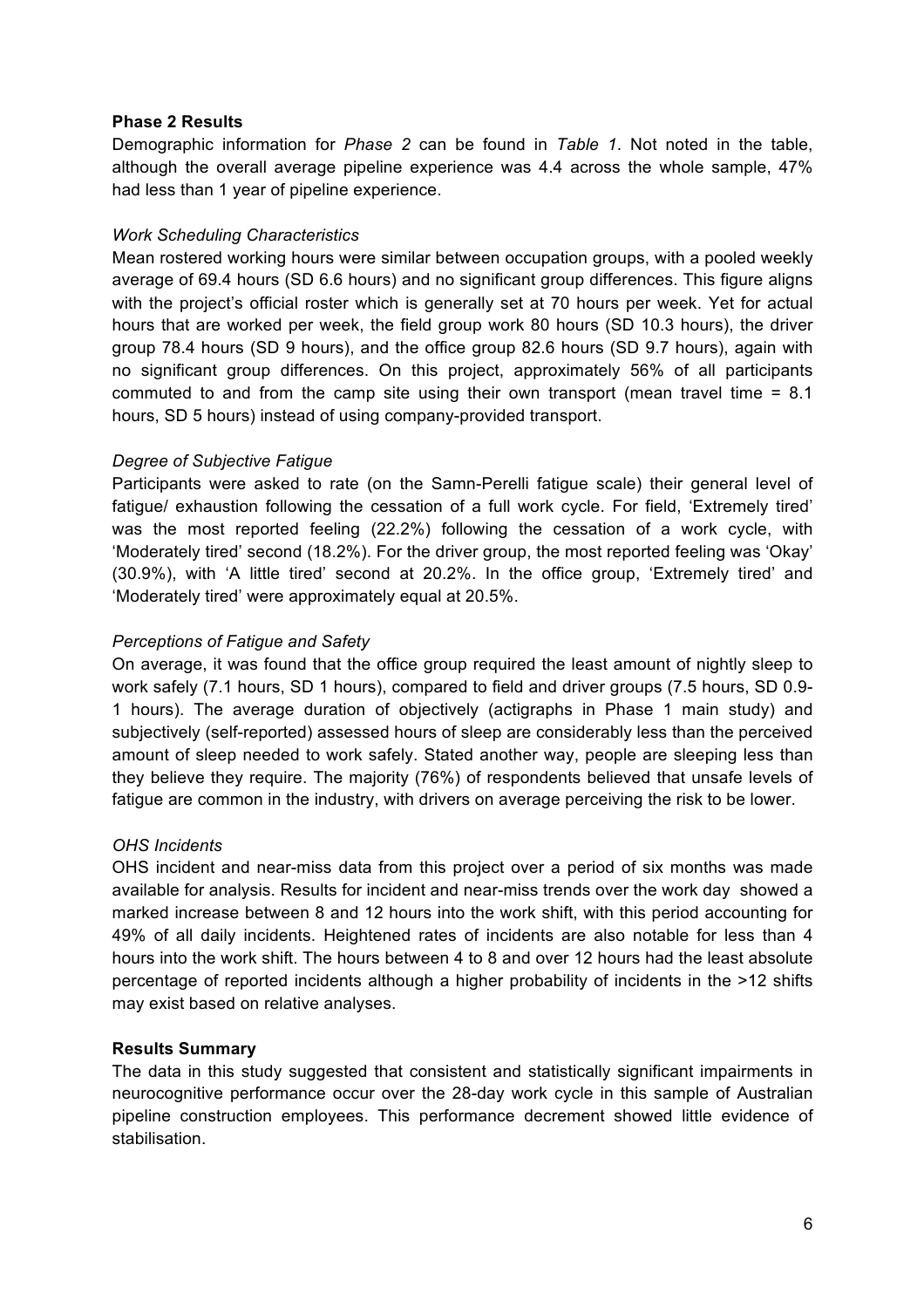Other potential risk factors were also identified. These include consistently short nightly sleep durations; an elevated probability of sleep apnoea in drivers; long working hours; long commutes home following the cessation of a work cycle and also potentially during the early morning hours; and a pronounced peak of safety incidents between 8 to 12 hours on shift. A summary of results from both phases of the study is represented in Figure 1.



*Figure 1. Summary of Results*

## **DISCUSSION**

Occupational fatigue is thought to exist in most extended shift schedule FIFO environments. This project evaluated fatigue in a large-scale coal seam gas pipeline construction project in remote Queensland. A number of fatigue risk factors, and health and safety information were collected and evaluated. Given the increasing number of coal seam gas pipeline construction projects around Australia, research addressing the status of fatigue, health and safety in this industry is an important step in ensuring safe and effective future growth. This is particularly important given the working conditions that are often present in these projects, including extended working hours, camp-based accommodation, high ambient temperatures and the lack of specific research pertaining to Australian pipeline operations. Moreover, the highly mobile nature of the pipeline workforces demands an examination of potential risk exposure to individuals, companies, and the community more broadly.

Several indicators in this study suggest the typical work schedules and work environments in the industry may carry a high level of risk for companies and employees. Probable risk factors for excess fatigue, sleep disturbances and disorders, impaired health, and possible adverse impacts on safety were observed. In particular, risk factors such as extended daily work hours, sleeping disturbances and early rise times may explain the increased lapses and slower reaction times.

Employees also self-reported tiredness and the need for additional sleep in order to work safely. One of the most compelling pieces of evidence for excessive accumulated fatigue is reflected by performance decrements (see Figure one for reaction time performance);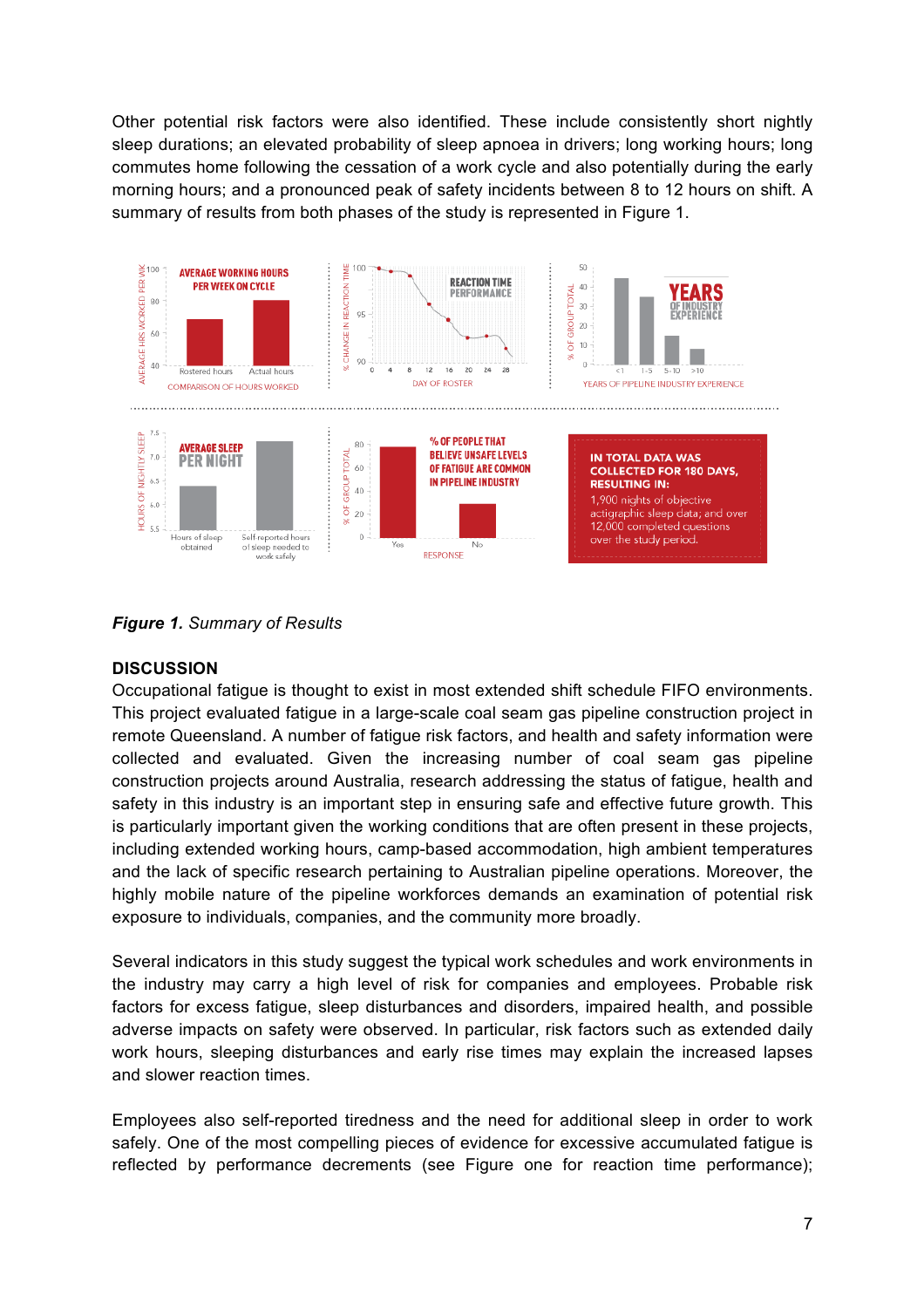whereby pre- and post-shift 1/RT measurements for each group have been collapsed into pooled single daily averages for several time points over the work cycle. These findings suggest that in general, across the entire sample, steady declines in neurocognitive performance occur and with little evidence of stabilisation. When looking at percentage change of 1/RT performance over the work cycle, the decrement in neurocognitive performance seen in the FMS is similar in magnitude to performance decrements obtained at 0.05% alcohol intoxication.

An assessment of sleep/wake profiles discovered that on average most of this sample obtained around 6.2 to 6.5 hours of sleep per night. Approximately 34% of participants obtained less than 6 hours of sleep on any given night. In conjunction, it appears that a reasonable probability of sleep apnoea is present in this sample. This risk is focused particularly around the driving group who on average obtain the least sleep, and who generally have the highest rate of risk factors for sleep apnoea. The protection of quality sleep opportunity is of paramount importance in working environments such as these.

Another potential risk factor identified in this study is the extended working hours prevalent in this sample (>80 hours a week); hours that are of a long and monotonous nature for drivers. This point is considered in light of the possibility that the long working hours may simply be an artefact of this particular pipeline construction project, as with any of the other findings.

A significant percentage of this sample commute to and from the work site using their own transport which is on average a long commute (approximately 5-8 hours each way), and may involve considerable time in the high risk times for driving in the early morning hours. This may be an important area of risk for companies to identify and mitigate.

Finally, a pronounced peak in OHS incident and near-miss events were evident between 8 and 12 hours on-shift. While this is not evidence of fatigue or fatigue-related events, it does align with predictions regarding when fatigue would be at a relative peak during the working shift and suggests that this period of the shift may be higher risk and therefore should be subject to close review in the company safety management approaches.

## **Limitations**

Like any field-based study, limitations were present in this study and must be acknowledged (see full list of limitations at www.tmsconsulting.com.au/fms). The following is a summary of some of the identified limitations that need to be read in conjunction with the outcomes:

- Small sample size that was taken from a single project
- Possible selection bias of participants such that less fatigued, or conversely more fatigued people, may have been more likely to take part in testing. This indeterminable factor could result in an underestimation or overestimation of fatigue impairment
- Field-based measurement may have lacked sensitivity for measuring reaction time and sleep
- Inability to review long-term and detailed data on workforce burnout and stress
- Limited ability to evaluate health and safety incident and near-miss information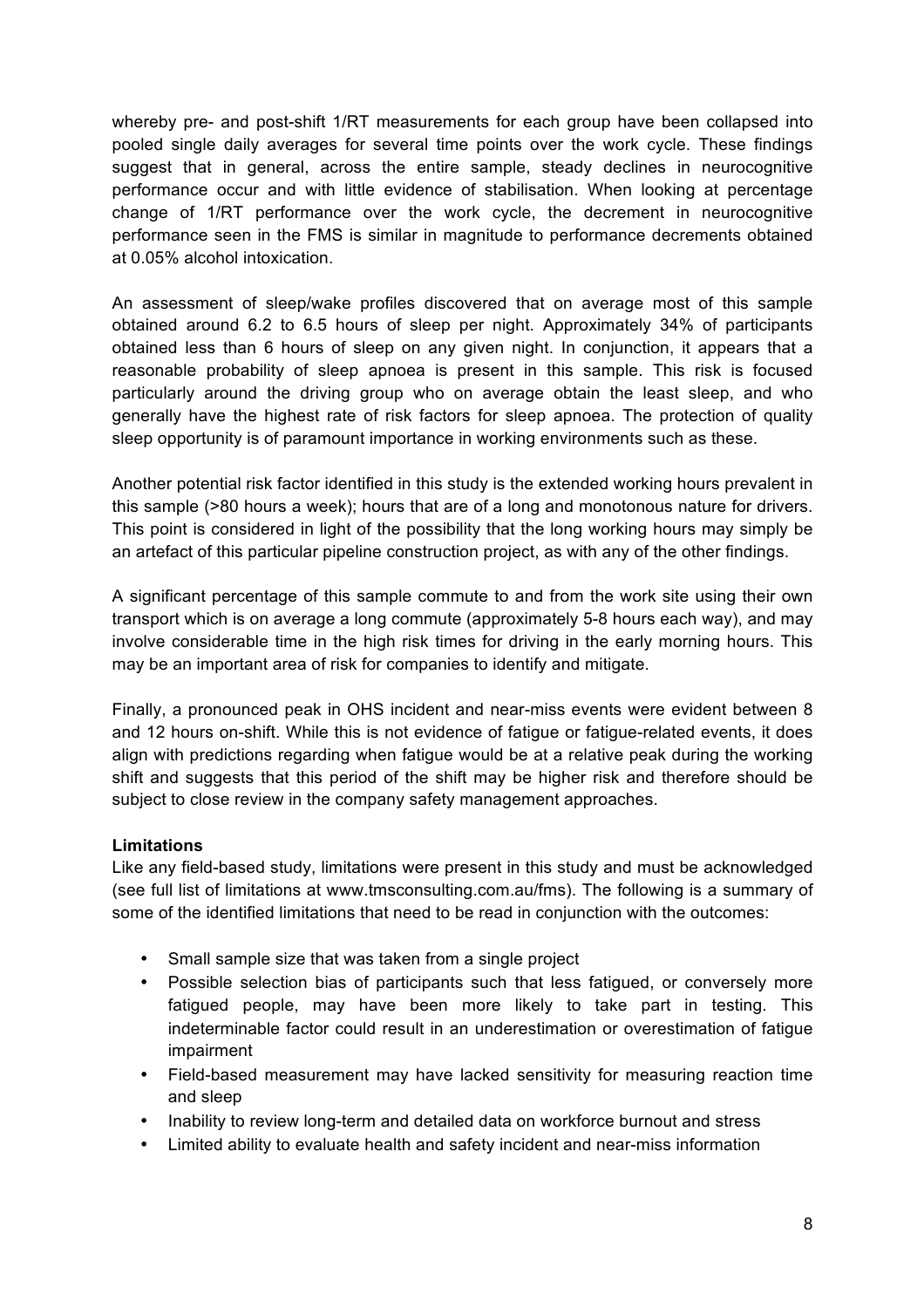• Inability to determine if there is corroborating evidence linking fatigue impairment to increased safety incidents or driving risk.

## **Industry Lessons**

This case study provides many lessons for both the pipeline industry and other industries such as mining and transport. The following tips for success when managing fatigue are recommended:

For industry:

- Engage an industry wide approach that allows everyone to participate and collaborate
- Assess the industry's cultural maturity and align strategies to the findings aim for a progressive shift rather than significant leap in maturity
- Consult industry members and seek buy-in to initiatives
- Provide practical tools that can be tailored to any organisation.

For organisations:

- Engage management and leaders as well as health and safety staff
- Create a culture of self-reporting and acknowledge fatigue initiatives
- Use field and team based coaching rather than enforcement to drive change
- Set targets and rewards (lead) rather than problems and punitive (lag)
- Encourage teams to self-monitor performance.

More generally, the following are lessons learnt from the FMS:

- Passionate senior people drive change
- External assessment of fatigue risk alleviates suspicion about 'the company's intentions'
- There are a lot of myths about fatigue and sleep that need to be busted at the employee level
- Raising awareness is key to getting traction and change
- Results and why they are relevant must be reported back to employees
- Fatigue should not be seen as separate from safety but another hazard to be mitigated.

## **Practical Outcomes of Research**

In order to make the results of this research accessible to the wider industry, and convert research into practice, this research was used to inform and develop a Toolkit and set of Guidelines for APGA. The purpose of the guidelines and associated toolkit is to provide member organisations with practical guidance on how to identify and systematically manage fatigue in order to minimise the risk to health and safety so far as is reasonably practicable.

The intent of the guidelines and toolkit are to encourage the adoption of uniform fatigue management practices across the industry, providing advice on how to develop and implement a Fatigue Risk Management System with specific applicability to the pipeline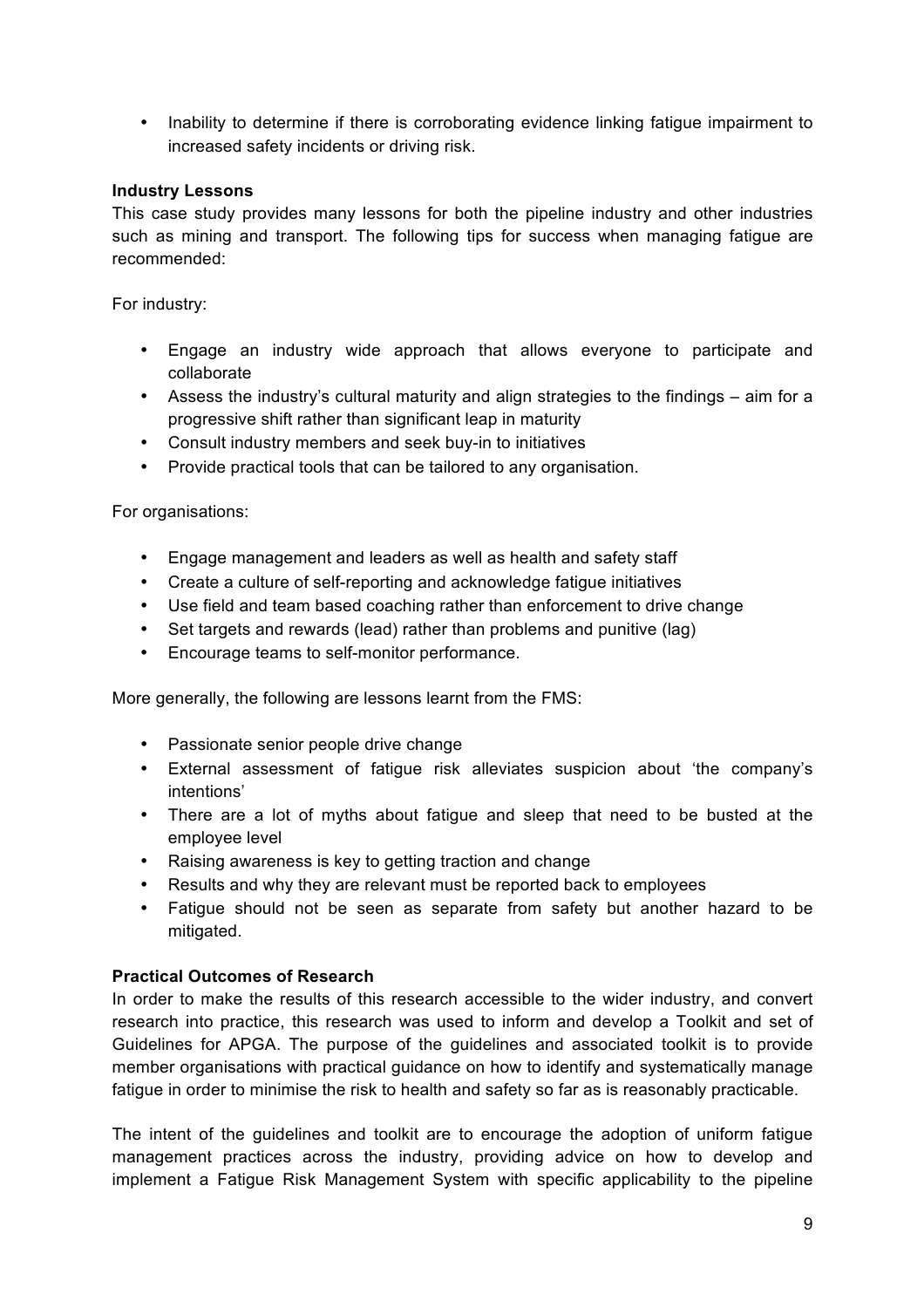industry. This handbook also addresses the cultural change elements required to adequately manage fatigue and safety in the industry.

The implementation of the guidelines and toolkit ensures that the Australian Pipeline industry is managing fatigue in a way that is informed by best-practice research, minimising the risk of fatigued on individuals and organisations.

In addition to the more formal documentation, there are also tools that can be picked up and used in any organisation, such as the Fatigue Management Infographic that can be displayed in organisations, shown in Figure 3. A video was also produced to be used as part of induction or training programs. The guidelines and accompanying tools can be found at apga.org.au.



**Figure 2**. APGA Fatigue Management Toolkit